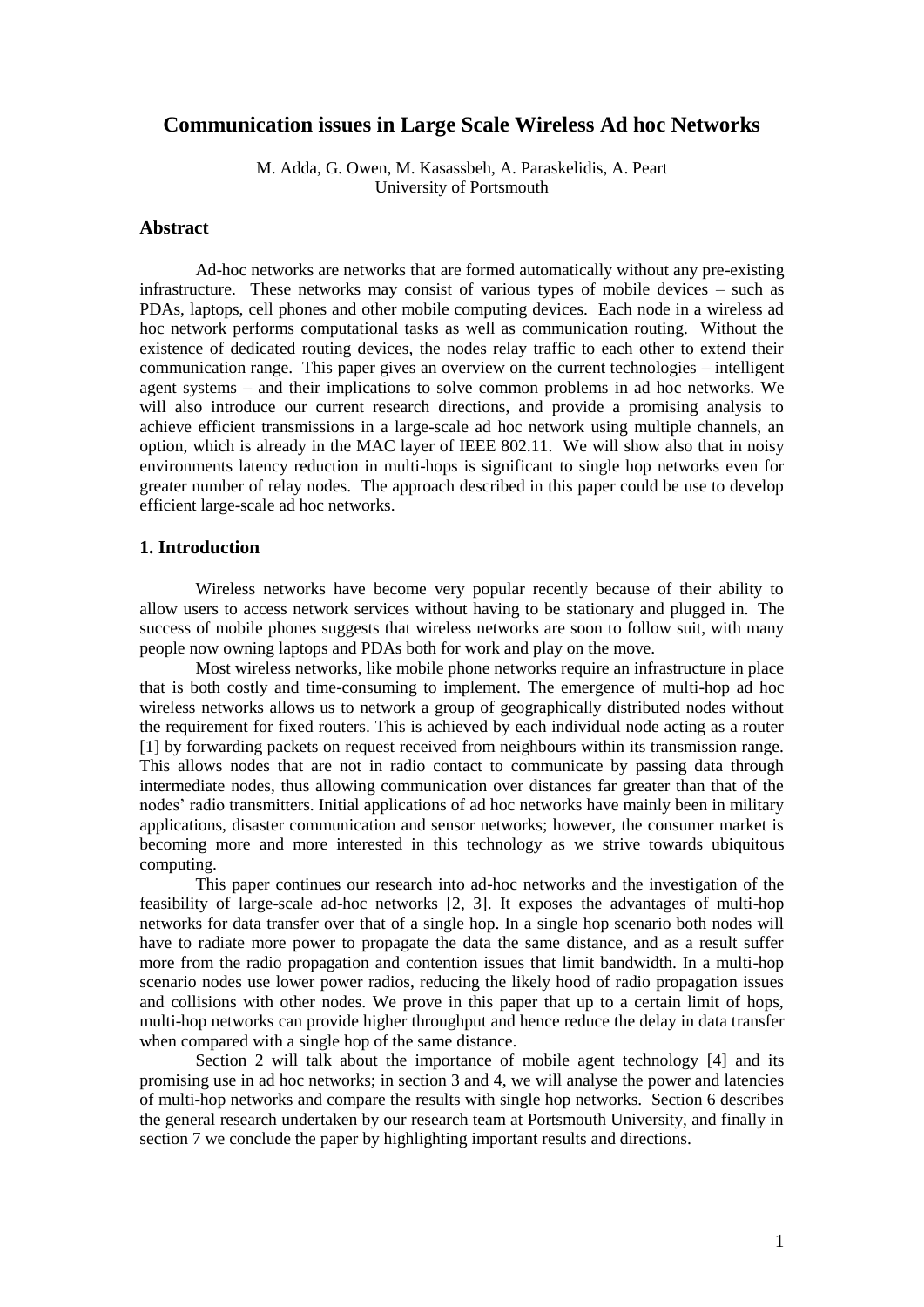#### **2. Multi-Agent Systems in ad hoc networks**

Mobile agent systems are a new technology based on mobile code that can migrate from one node to another in order to collect, analyse and make decisions locally or remotely. Mobile agent technology can offer a new concept for communication over heterogeneous network topologies. A number of advantages of using mobile agents have been proposed and identified. These advantages include: overcoming network latency, reducing network load, executing asynchronously and autonomously, adapting dynamically, operating in heterogeneous environments, and having robust behaviour [5]. Furthermore, agent based approaches for information management and transmission routing have been evaluated in [6- 8]. However, most of them focus on the distribution in static networks.

Mobile agents are very efficient and well organized in large-scale dynamic networks. The information that has been collected from the domain by agents could be used as a knowledge base; subsequently the agents can take some intelligent decisions. Furthermore, this information that reflects the past and present network behaviour could be analysed and manipulated to predict network behaviour in the future. In the next sections we will consider the issues of power and latency in large-scale ad hoc networks, as it is vital to move code as agents or packets as messages.

#### **3. Power issues in large sale ad hoc networks**

In ad hoc networks nodes consume power for both processing tasks and transmission routing, even in the absence of any immediate communication To make the matters worse, nodes consume more power to overcome free space loss, and signal dispersions as it emerges with longer distances, especially with large-scale networks. The power consumption is certainly a major issue in such environments. We will show in this section that large-scale multi hop adhoc networks conserve more energy than single hops.

A signal transmitted by a node with power  $P_t$  would propagate over a distance D, vielding a power of  $P<sub>r</sub>$  at the receiver. To extract the correct information from the signal, at a given level of noise, the network card of the receiver should tolerate a minimum receiving power of at least P<sub>r</sub>. One would express the power loss as

$$
\frac{P_t}{P_r} = \frac{(4\pi fD)^{\alpha}}{C^{\alpha}} (1)
$$

where f and C represent the frequency of the signal and the speed of light respectively. In theory,  $\alpha$  is equal to 2, but for realistic environments  $\alpha$  is equal to 3.5 or 4. In multi-hop adhoc networks, with a pipeline of n nodes, the distance D would be divided into n-1 equal hops, for simplicity, with the power being regenerated at each relay node yielding a received power of

$$
\frac{P_t}{P_r} = \frac{(4\pi f D/(n-1))^{\alpha}}{C^{\alpha}} (2)
$$

Thus the overall end-to-end conserved power,  $C_p$ , in a multi-hop over a single hop ad hoc network would be obtained by dividing equation (1) over (2) and averaging over n-1 links; see figure 1.

$$
C_p = (n-1)^{\alpha-1} (3)
$$

For a larger-scale multi-hop pipeline, considerable energy is saved over a single hop. There is a great benefit in controlling power over short-range transmissions, which can also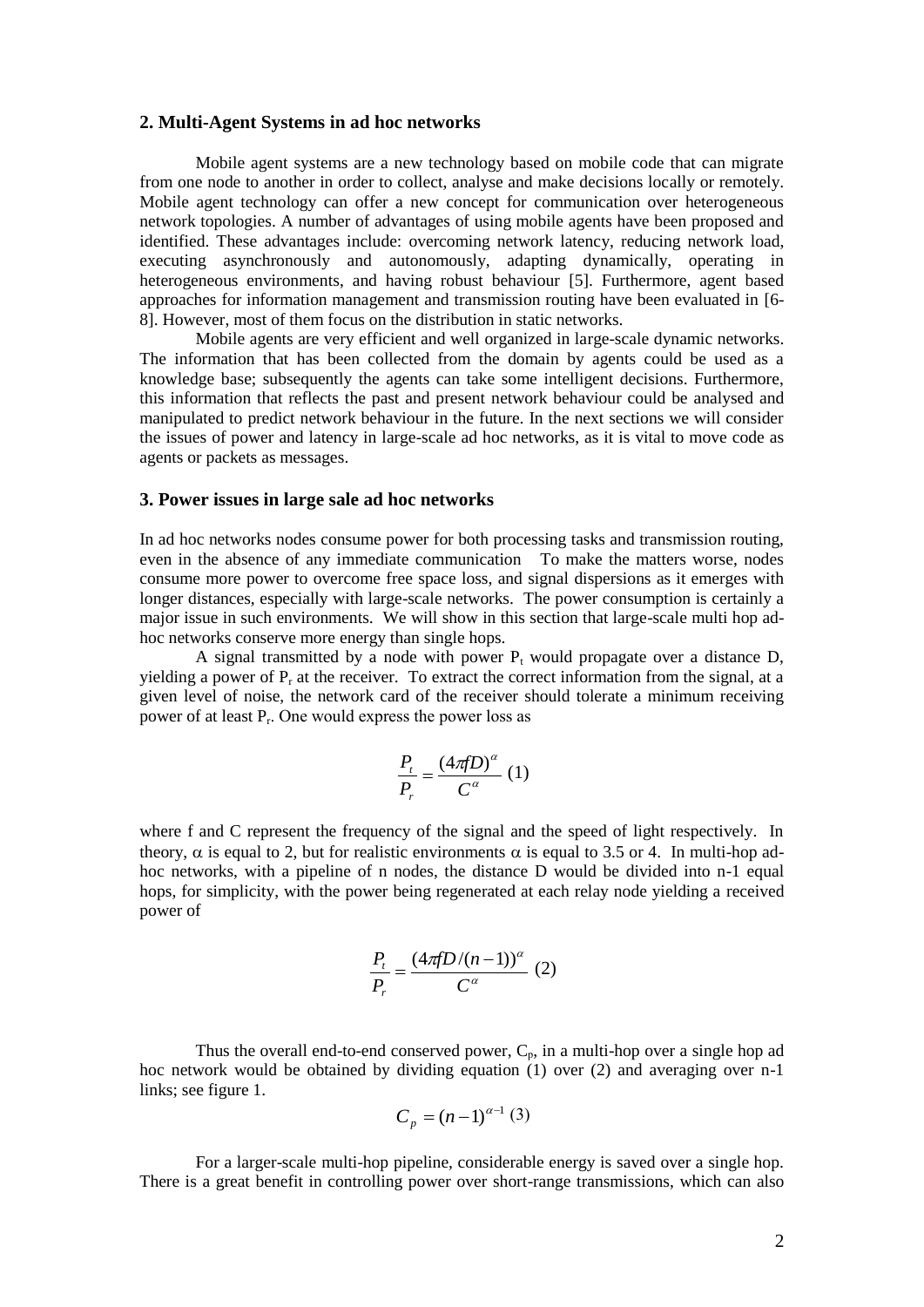reduce the total level of interference in homogeneous multi-hop ad-hoc networks under fixed traffic conditions. It has been stated [9] that the level of interference can itself be reduced by the same amount as the transmitted power. Obviously this equation does not take into consideration retransmissions, fading and uneven ranges between network cells.

Due to short-range transmissions, the power consumption in a multi-hop ad-hoc network can be reduced; refer to figure 1. The major benefit from controlling the power in short-range transmissions is that the level of interference can diminish too, as shown in the next equations.

### **4. Latency in multi-hop and single hop ad-hoc networks**

End-to-end delay in a multi-hop network depends on several factors: length of the frame transmitted, routing deployed, connectivity, link capacity, acknowledgment policies, and retransmissions. The latency increases as the frame travels over several hops. Fortunately, when applying fragmentations to longer frames, concurrent transmissions can improve the end-to-end delay considerably. In store-and-forward transmission, a node stores a frame, replies to it with an acknowledgment – depending on the scheme used – and forwards it to the next node on the routing path. In wireless networks, to improve the reliability, acknowledgements are requested for every fragment sent. Thus acknowledgement policies bring single and multi-hops wireless ad-hoc networks to the same level of overheads, as we will show later. Furthermore, the delay in multi-hop scenarios is compensated for in part by a decrease in link capacity of a single hop, as interferences are more severe in single hop and therefore, the link capacity diminishes. Using Shannon's theorem, with E being the signal to interference ratio, B the bandwidth, and N the number of nodes in a routing path of an ad hoc network – using equation 3, we can express the link capacity [9], assuming that the interference compensated for by the multi-hopping, as

$$
C_{\text{link}} = B \log (1 + (n-1)^{\alpha-1} E) (4)
$$

We can now write the ratio of the latency of a single hop to a multi-hop as

$$
\frac{T_s}{T_m} = \frac{L_s/C_s}{L_m/C_m} \quad (5)
$$

Using equation 4 and some approximations, we can express the link capacity for single and multi-hop schemes as

$$
C_m / C_s = 1 + (\alpha - 1)^* \ln(n - 1) / \ln(E)
$$
 (6)

The transmission length in bits, in a single hop wireless network, ignoring the inter-frame spacing, with fragmentations and acknowledgments can be expressed as shown below where L is the data frame, A is the acknowledgement and F is the fragment size in bits.

$$
L_s = L + \frac{L^* A}{F} (7)
$$

We will consider in this analysis two approaches for a multi-hop chain: one that uses the single channel over the whole communication exercise and the second one that uses the multi channel transmissions with the node being able to switch between different channels to avoid collisions with others. We will prove under the results of equation 6 that the multi channel transmission over a linear chain, under a lightly loaded network offers lower latency up to certain number of relay nodes than a single hop. In both cases, we assume that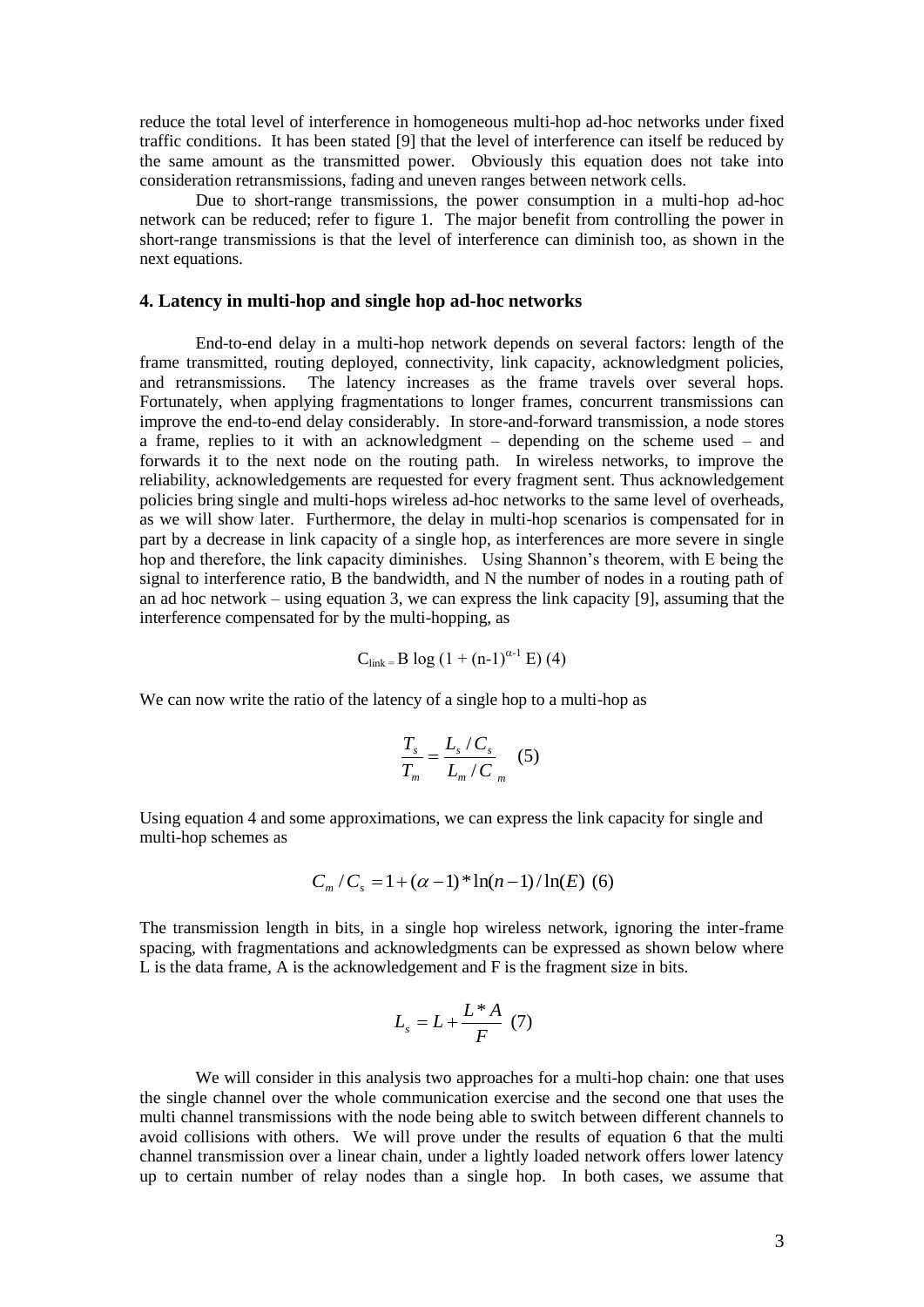CSMA/CA with DCF is deployed within the MAC wireless protocol IEEE 802.11. The analysis takes into consideration a hop-by-hop acknowledgment along the routing path discovered by an ad hoc algorithm such as AODV.

In multi-hop ad hoc networks, frames travel along a chain of relay nodes toward the destination. Due to the broadcasting nature of the communications, nodes within range of each other interfere, and hence diminish the amount of concurrency in the transmission. As shown in figure 2, a transmission from the node 1 can be affected by a simultaneous transmission from node 2. The reception at the node 2 from node 1 can also be affected by a possible transmission from node 3. Even worse, interferences from node 4 may go way beyond its communication range affecting the reception at node 2, hence preventing node 1 from transmitting successfully to node 2.



Figure 2: Interference range in a chain of ad hoc nodes

Assuming that a transmission will start from node 1 towards node 6, using a single channel transmission. It would take  $(n-2)^*(F+A)$  for the first fragment to reach the node n-1, followed by successful L/F fragments and acknowledgements giving a length of  $L + L/F^*A$ bits. Finally, due to the interferences from possible node 2, 3 and 4, node 1 schedules its back off time to add **b** number of gaps between each fragment to allow nodes in the chain to transmit without interfering. Each gap is of length  $(F+A)$ . There will be as many gaps as there are fragments yielding to (b-1**)\***(L/F-1)\*(F+A). After some mathematical simplifications and manipulations we end up with the following total transmission bits.

$$
L_m = (n - (1 + b))(F + A) + aL(1 + \frac{A}{F}) \tag{8}
$$

In this equation  $b=2$  represents only the node 2 affecting the transmission of node 1. This is unlikely to represent the real situation. Whereas b=3 represents, in addition to the node 2 colliding with node 1, node 3 affecting node 2 from correctly hearing any transmissions from node 1. The maximum channel utilization under this assumption is 1/3 - refer to equation 8. In paper [10] similar results have been reported. However, under the influence of hop interferences, we will show that the throughput as compared to a single hop can be improved slightly. Finally, for  $b=4$ , which is probably the most real case, in addition to nodes 2 and 3 interference, node 4 can also affect the reception at node 2. This will lower the channel utilization to ¼, as reported in [10]. Finally the ratio of the latency of a single hop to a multihop, using equations 6, 7 and 8 can be expressed as

$$
R_1 = (1 + (\alpha - 1)^* \ln(n - 1) / \ln(E)) / (b + (n - (1 + b)F / L) \tag{9}
$$

As shown in figure 3, in a non-noisy environment, the latency increases with the number of hops, and it is worse with interference from node 4. However, due to the power issues and environment interferences, the single hop seems to loose link capacity, where as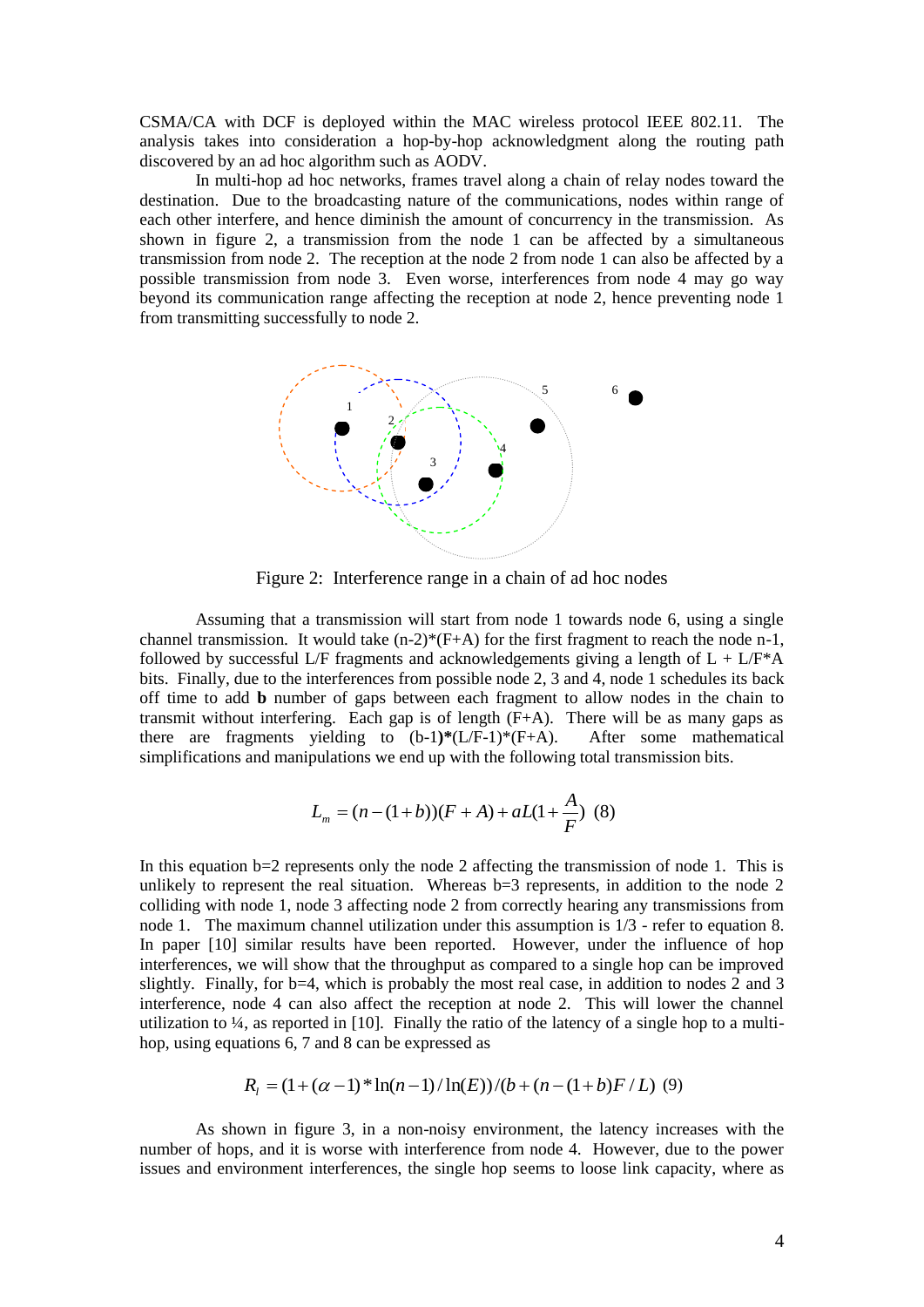the latency in multi-hop scenarios is compensated for by individual link capacity increases such that  $O(\ln(n))$ . Obviously, when the power is limited it is impossible to reach destination nodes that would have been reached in multi-hop scenarios with the expense of an increase in the end-to-end delay. Furthermore, in very noisy environments, it is very apparent from figure 4 that multi-hop networks perform even better compared to a single hop. Around 128 nodes, the latency in the single hop is about 3.5 times greater than a multi-hop network.

With multiple channel switching, as shown in figure 5, we assume that every node transmits packets received from the application with the carrier  $f_0$ . Any frame received from the network with a carrier  $f_i$  requiring further routing will be forwarded with the carrier  $(f_i)$ +1)%a. We also assume the extreme case where interference goes beyond the communication scope of node 4 will corrupt the transmissions from node 1.

The transmission length in bits in a multiple hop wireless network, ignoring the interframe spacing, with fragmentations and hop-to-hop acknowledgments can be expanded into the first fragment reaching the n-1 node after  $(n-2)^*(F+A)$ . Although A can be sent concurrently with a transmission from node 2, we will include it here to generalise the equations, the consecutive fragments adding up to L and  $L/F^*A$  including acknowledgments at the node n, and the remaining gaps result from absence of concurrent transmissions which are a factor of the number of carriers deployed at each node most likely to cause interference with node 1,  $a*(L/aF - 1)*(F+A)$ . Putting all these terms together we can deduce the total transmission in bits to be

$$
L_m = (n-2-a)(F+A) + 2L + 2\frac{LA}{F} (10)
$$

With a=2, the node uses a dual-channel radio, with each applying alternative frequencies between receiving and forwarding disciplines. In this case without the effect of external interference only node 3 interferes with node 1 at node 2 and the maximum throughput achievable is  $\frac{1}{2}$ . With a=3, the node uses three alternating channels, in this case node 4 outside its communication range interferes with node 2 while receiving from node 1. With a=4, all nodes in the critical path of the interference will use different channels hence removing any potential collisions. In this case there will be no gaps between the fragments, meaning that the factor  $a^*(L/aF - 1)^*(F+A)$  is zero. Extracting the latter from equation 10 yields the following.

$$
L_m = (n-2)(F+A) + L + \frac{LA}{F} (11)
$$

The ratio,  $R<sub>1</sub>$ , of a single to multi hop latency can be deduced, in the same manner as in equation 9. The results in figures 6 show that as expected from the equations that the dual and three channel approaches are identical, this is due to the interference caused by node 3 or node 4 on the reception at node 2. Fortunately, a multi-hop scenario with 4 channels provides better latency than single networks for a wide range of relay nodes well over 256 nodes. The latency is compensated for by the individual link capacity increases. In about 64 relay nodes, the latency in a multi-hop network is about 2.5 times less than in a single hop. These results are quite promising for establishing a large-scale ad hoc network. Furthermore, in noisy environments, multi-hop outperforms single hops even switching between fewer channels – refer to figure 7.



**Figure 5**: the structure of an ad hoc node.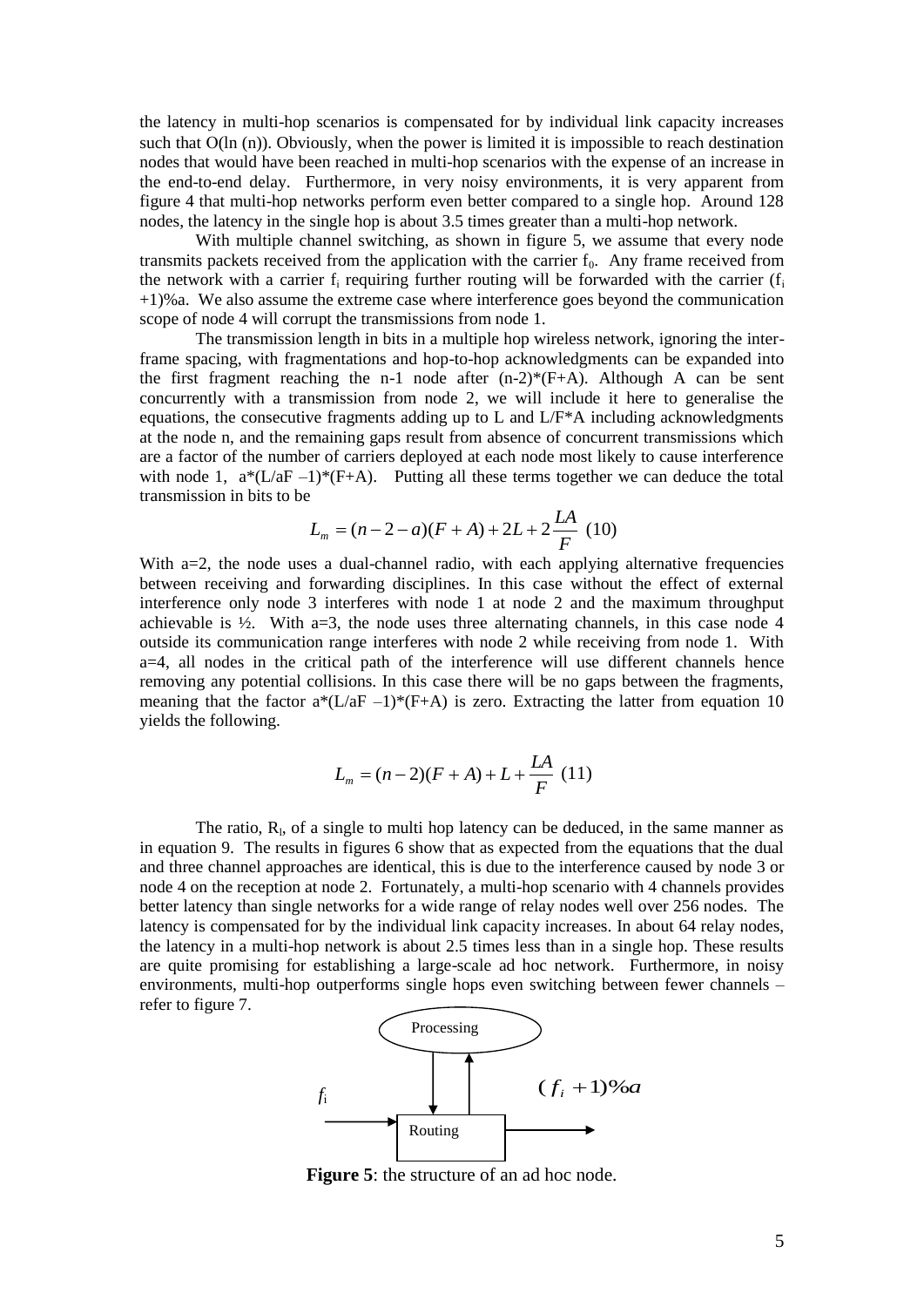## **5. Directions**

The University of Portsmouth has a very vibrant research culture producing high quality research in all areas. In the Computer Science department we are particularly interested in several areas of wireless networks to which we outline below.

We are interested in looking into the feasibility of large-scale ad-hoc networks. We feel these are important as it allows the consumers to construct with minimal effort their own wireless infrastructure. This provides fault tolerance and a self-upgrading network as users inevitably update their mobile phones and PDAs. The benefit of this is that no company controls the network and hence there are no connection charges, and the hardware updates itself as time passes with no cost to a single organisation. Particularly we are interested in conducting work to test the feasibility of such a network and the most effective means of operating one.

Included is research into harsh environments, where a wireless data medium suffers significantly from external factors. One example of such an environment would be a research centre specializing in new ways of energy production, where the techniques utilised might prohibit the use of wireless technologies due to interference together with various other propagation issues because of the unique harshness of such environments. In particular we will be looking at ways of mitigating the effects of such interference and providing a wireless network in spite of these factors

The department encompasses research into management of faults such as router and server failures. This field also incorporates congestion in the network and solving such issues by the rerouting of certain traffic. Our group will be looking at new and novel ways of approaching not just traditional fault management but also applying it to wireless networks. Particular areas of interest include the previously discussed large-area wireless networks as one can envisage many problems in such networks, such as node failures and congestion hotspots.

## **6. Conclusion**

In this paper, we have described the direction of our research in the domain of ad hoc networks. We have analysed the power requirement and latency in multi-hop large-scale ad hoc networks. Our analysis suggests that using multi-hop chains as opposed to a single hop saves more power specifically for larger networks, as the power of a signal gets regenerated at each hop, and thus the signal overcomes the interferences induced by the environment. We have shown that the individual link capacity increases for multi-hop with n by an order of  $ln(n)$  and thus the end-to-end delay is compensated for up to a noticeable number of relay nodes. These results suggest that with some traffic patterns, locality of traffic and noisy environments multi-hop ad-hoc networks will perhaps be a favourable candidate to support general-purpose communications, and interact with the Internet to form solid communication environments.

# **References**

- [1] M. Abolhasan, T. Wysocki, and E. Dutkiewicz, "A review of routing protocols for mobile ad hoc networks," *Ad Hoc Networks*, vol. 2, pp. 1-22, 2004.
- [2] L. Blazevic, S. Giordano, and J. Y. Le Boudec, "Self Organized Terminode Routing," *Cluster Computing*, vol. 5, pp. 205-218, 2002.
- [3] J. Li, J. Jannotti, D. De Couto, D. Karger, and R. Morris. A scalable location service for geographic ad hoc routing. In *Proceedings of the ACM/IEEE International Conference on Mobile Computing and Networking MOBICOM)*, pages 120.130, 2000.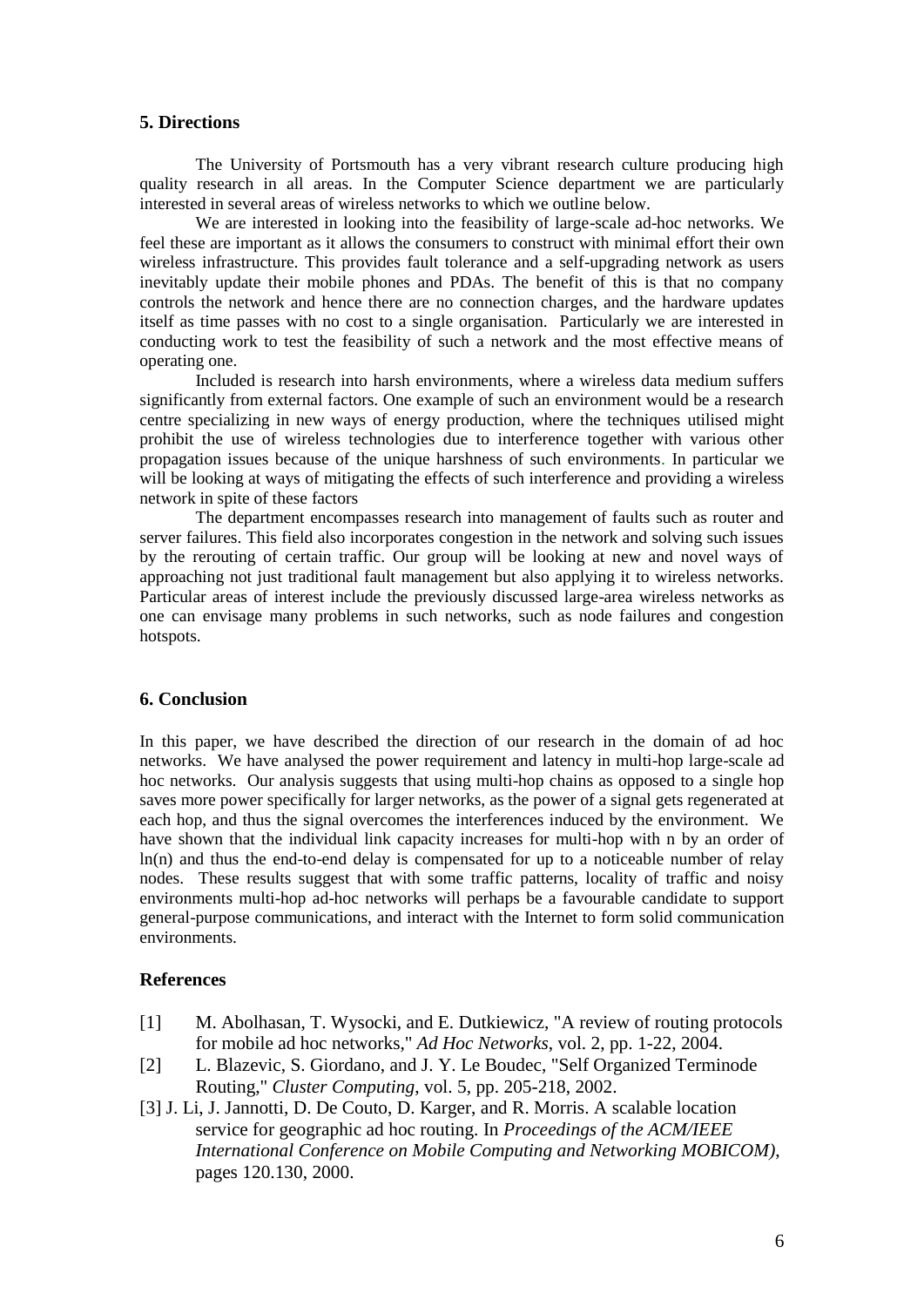- [4] S. F. a. A. Graesser, "Is it an Agent, or just a Program? A Taxonomy for Autonomous Agents."
- [5] A. Aneiba and S. J. Rees, "Mobile agents technology and mobility," Faculty of computer, Engineering and Technology, Staffordshire University.
- [6] G. Di Caro and M. Dorigo, "Mobile Agents for Adaptive Routing," *Proceedings Of The Hawaii International Conference On System Sciences*, vol. 31, pp. 74-85, 1998.
- [7] N. M.-K. H. Kramer and P. Maes, "Cooperating Mobile Agents for Mapping Networks," presented at the First Hungarian National Conference on Agent Based Computing, May 24, 1998.
- [8] J. Dale and D. C. DeRoure, "A Mobile Agent Architecture for Distributed Information Management," in *Department of Electronics and Computer Science*. Southampton: University of Southampton.
- [9] M. Frodigh, P. Johansson and P. Larsson, "Wireless ad hoc networking-The art of networking without a network", *Ericsson Review*, vol. 77, pp. 248-263, 2000.
- [10] J. Li, C. Blake, D. S. J. De Couto, H. I. Lee, and R. Morris, "Capacity of Ad Hoc Wireless Networks," presented at Mobile computing and networking, Rome, 2001.



**Figure 1**: Power conservation in multi hop over single hop ad hoc networks.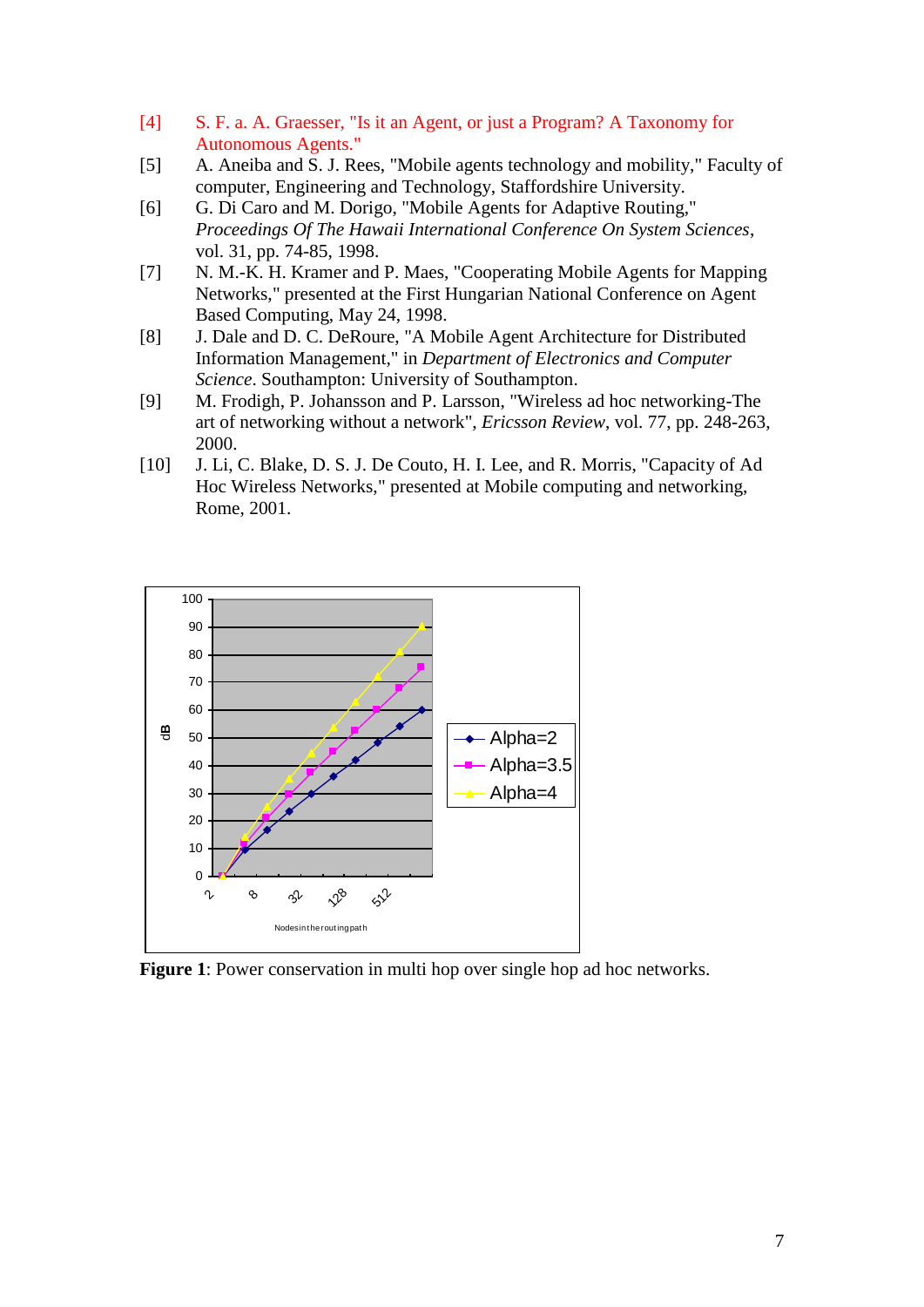

**Figure 3**: Ratio of the latency of a single hop to multi-hop ad hoc network with hop interferences, with high signal to noise ratio 251, with  $\alpha = 3.5$  and packet lengths 200 times longer than the fragments.



**Figure 4**: Ratio of the latency of a single hop to multi-hop ad hoc network with hop interferences, with low signal to noise ratio of 5, with  $\alpha = 3.5$  and packet lengths 200 times longer than the fragments.